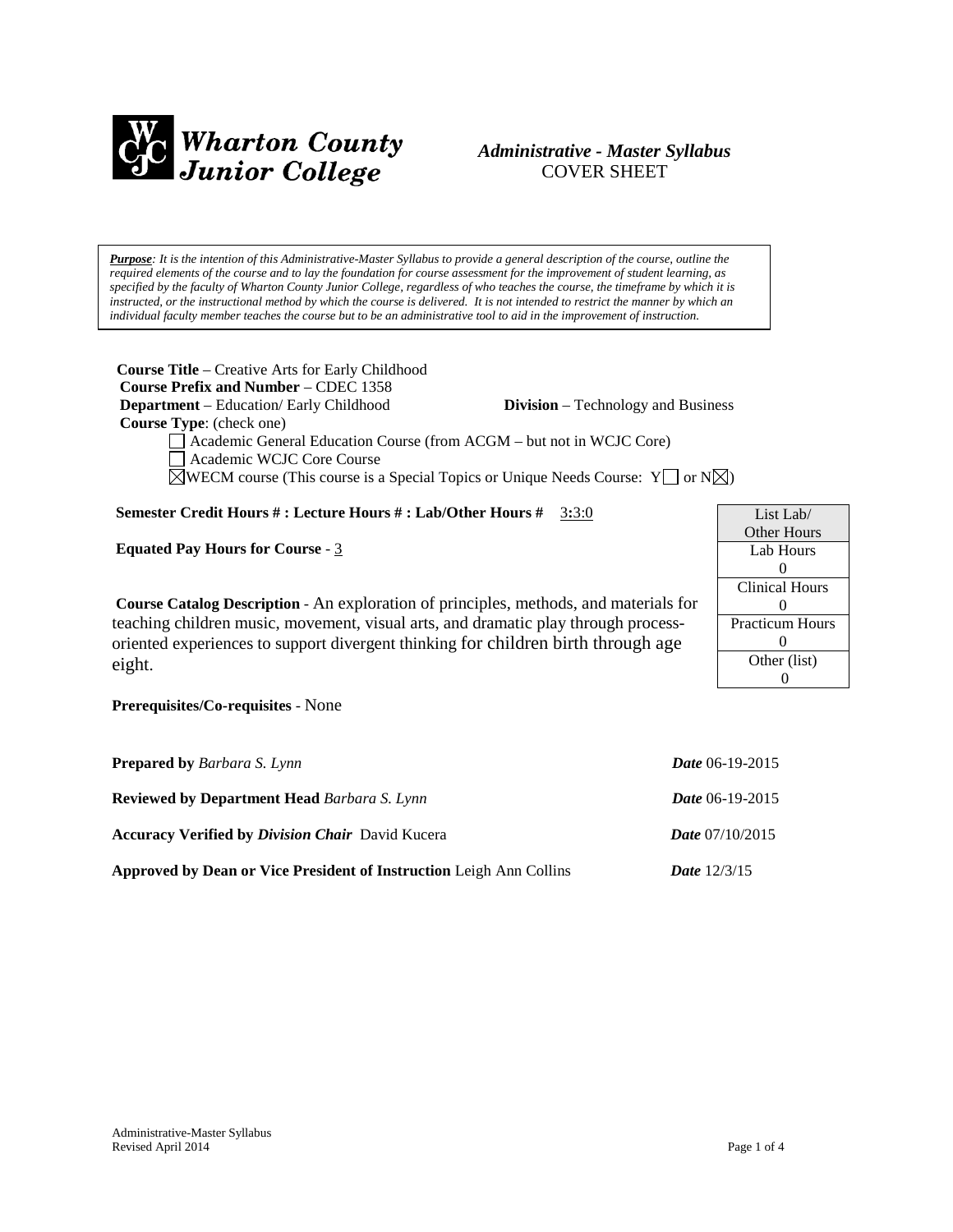

**I. Topical Outline** – Each offering of this course must include the following topics (be sure to include information regarding lab, practicum, clinical or other non-lecture instruction):

Topics of Study:

- The creative process in children ages birth age 12 years
- The role of play in a child's growth and development and in creative development
- The developmental sequences for creative arts (birth-elementary school)
- Teacher roles in enhancing creativity
- Concepts taught through the creative arts (as in size, number, and position concepts) and components of creative environments (materials, scheduling, and arranging space)
- Ideas to extend creative activities in other curriculum areas (Math, Language Arts, Literacy, Science, Social Studies, and Physical Education)
- Various ways to plan, implement, and assess child-centered activities for music
- Various ways to plan, implement, and assess child-centered activities for movement
- Various ways to plan, implement, and assess child centered activities for visual arts
- Various ways to plan, implement, and assess child-centered activities for dramatic play
- Various ways to use arts, music, and drama in the study of seasons and holidays in programs for young children (birth-12 years)

National Association for the Education of Young Children Standards measured in the course:

- 1. Promoting child development and learning
- 2. Building family and community relationships
- 3. Observing, documenting, and assessing
- 4. Using developmentally appropriate approaches to connect with children and families
- 5. Using content knowledge to build meaningful curriculum
- 6. Becoming a professional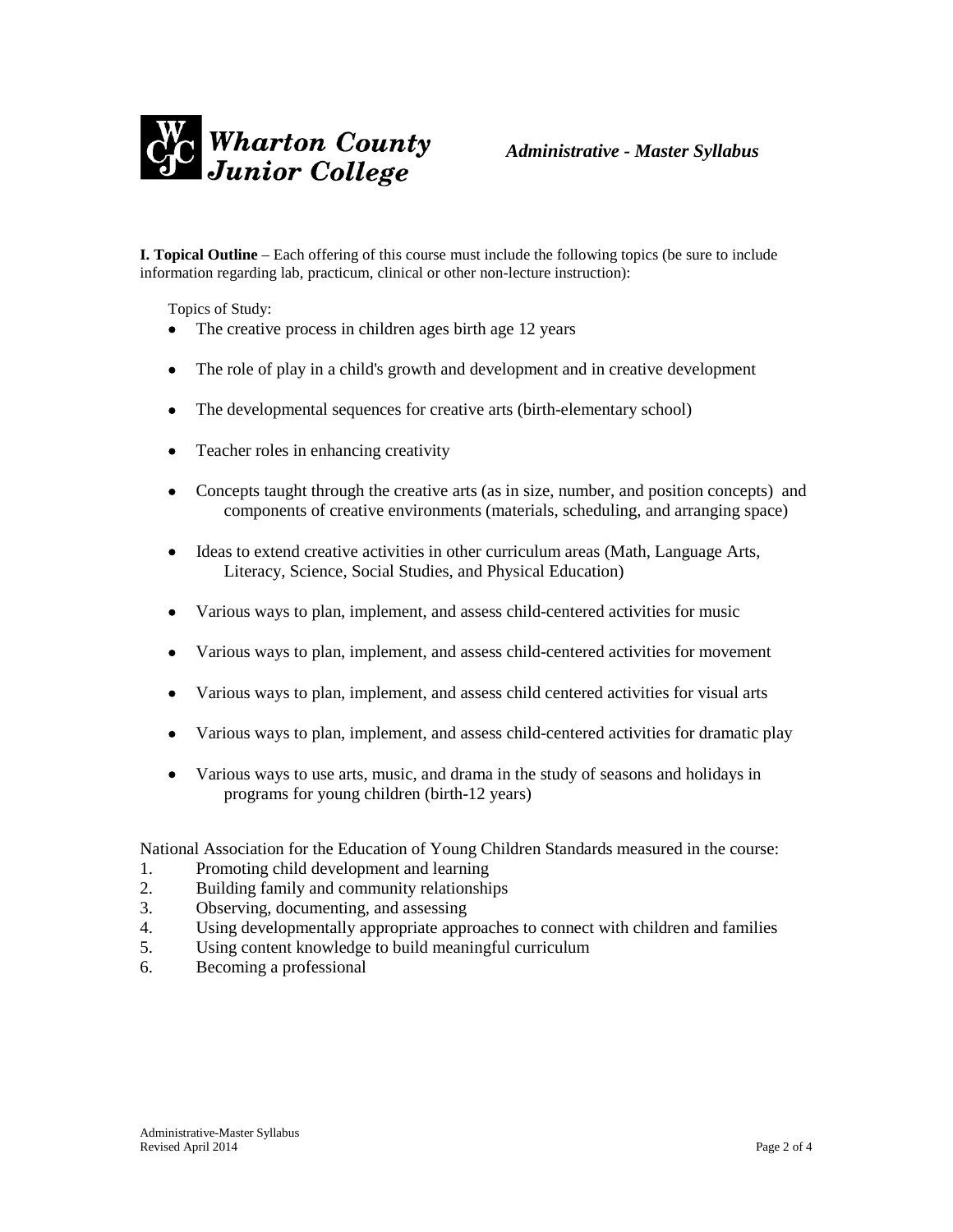#### **II. Course Learning Outcomes**

| <b>Learning Outcomes</b>                     | <b>Methods of Assessment</b>                      |
|----------------------------------------------|---------------------------------------------------|
| Upon successful completion of this course,   |                                                   |
| students will:                               | $1, 2, 4, 5, 6$ . A term project of 9 creative    |
|                                              | activity lessons (3 Art, 3Music/Movement, 3       |
|                                              | Drama) for a particular age group. Lessons        |
|                                              | will be submitted in increments so that           |
| 1. Define the creative process               |                                                   |
|                                              | instructors can provide feedback to students in   |
| 2. Describe sequences of creative arts       | the completion of the project. The project will   |
|                                              | be graded with a departmental rubric with a       |
|                                              | minimum grade of 70 points indicating             |
| 3. Analyze teacher roles in enhancing        | mastery. Students will share a portion of their   |
| creativity                                   | project informally in class.                      |
|                                              |                                                   |
| 4. Describe concepts taught through the      | 4. Review of a journal article dealing with       |
| creative arts                                | the topic of creativity, art, music, drama,       |
|                                              | or movement in programs for children              |
| 5. Identify components of creative           | (grade of 70 indicates mastery).                  |
| environments                                 |                                                   |
|                                              | $1, 2, 3, 4, 5, 6$ . Midterm and final exams (and |
| 6. Assess creative arts activities           | other tests deemed necessary by the               |
|                                              |                                                   |
|                                              | instructor); in class assignments (grade of 70    |
| 7. Communicate thoughts, ideas, information, | indicates mastery). The midterm exam must         |
| and messages in writing in a weekly journal. | include at least one essay question to assess     |
|                                              | higher levels of Bloom's Taxonomy.                |
|                                              |                                                   |
|                                              | 7. Weekly, in-class journal entries factored      |
|                                              | into the attendance/ participation grade          |
|                                              |                                                   |

Define the creative process; describe developmental sequences of creative arts; analyze teacher roles in enhancing creativity; describe concepts taught through the creative arts; identify components of creative environments; and assess creative arts activities.

# **III. Required Text(s), Optional Text(s) and/or Materials to be Supplied by Student.**

Most recent edition of Mayesky, M. (Most recent edition). *Creative activities for young children*. New York: Cengage Learning.

## AND

Bredecamp & Copple (2009). *Developmentally appropriate practices in programs serving children (3rd ed.)* Washington, DC: NAEYC. ISBN 13: 9781928896647

## **IV. Suggested Course Maximum** - 35

#### **V. List any specific spatial or physical requirements beyond a typical classroom required to teach the course**.

Students should have space to work in small groups.